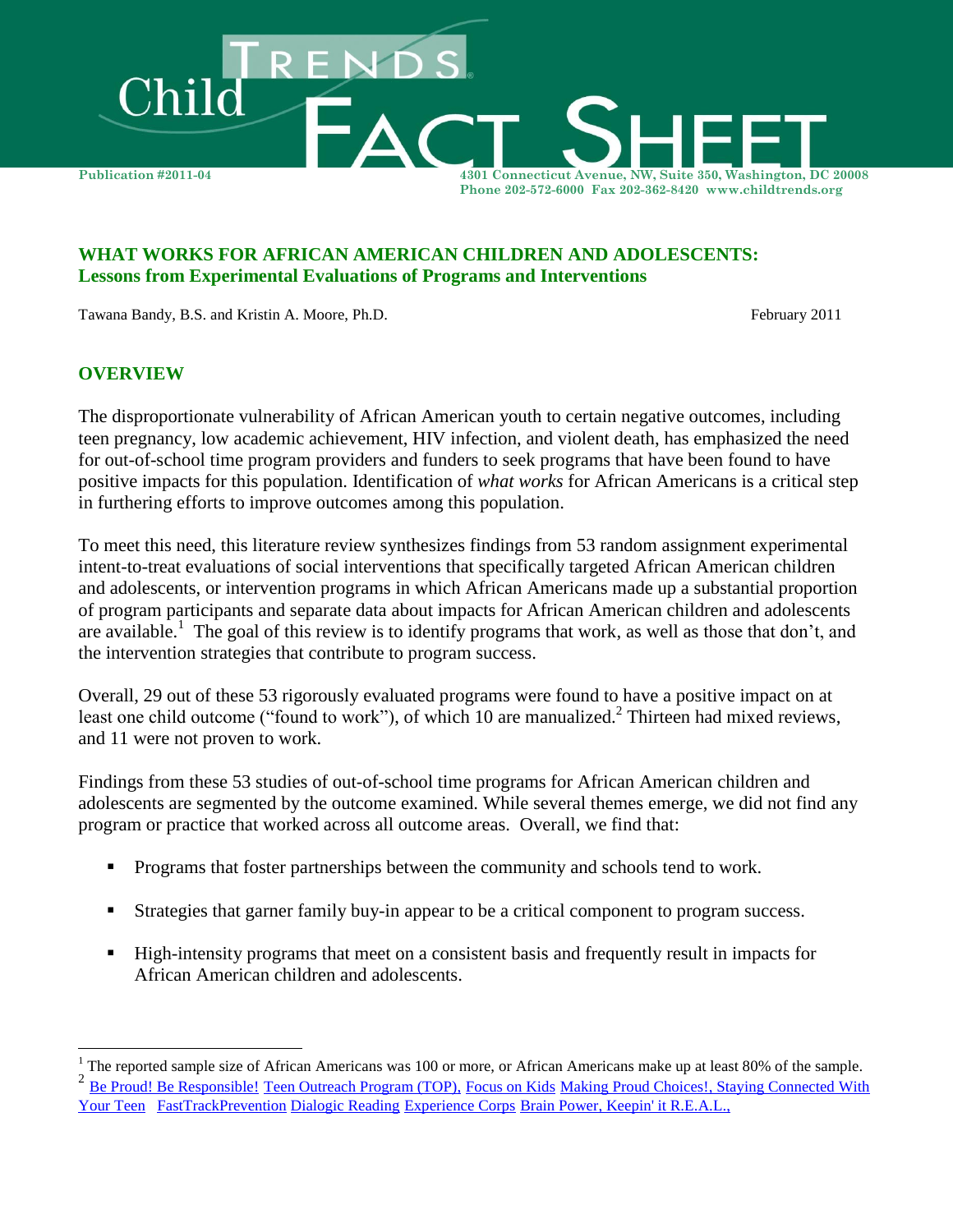## **INTRODUCTION**

The 53 random assignment experimental evaluations that provided data on social intervention program impacts for African American children and adolescents were drawn from Child Trends' database of random assignment, intent-to-treat studies of social interventions for children and adolescents – LINKS (Lifecourse Interventions to Nurture Kids Successfully).<sup>3</sup> Findings for the programs in this fact sheet are reported in the following categories:

*Not Proven to Work.* Programs in this category have *statistically non-significant* or *marginally significant*  impacts on a particular child or adolescent outcome as it relates to African Americans.

*Mixed Findings.* Programs in this category have *varied impacts* either on particular outcomes or at different times as it relates to African Americans. For example, a program that results in significant improvements in risky sexual behaviors for African Americans at post-test, but has no impact at a one year follow-up would be rating as having mixed findings. A program that works for African American boys, but not for girls would also receive a "mixed findings" rating.

*Found to Work.* Programs in this category have *positive and significant<sup>4</sup> impacts* on a targeted child or adolescent outcome for African Americans.

Eight outcome areas were identified for this synthesis:

- Reproductive health (such as sexual activity, condom and contraceptive use, pregnancy or births)
- Substance use (such as alcohol, cigarettes, marijuana or illicit drugs)
- Literacy (such as vocabulary, reading)
- Physical health and nutrition (such as dietary habits, BMI, weight or physical activity)
- Social skills (such as getting along with others, conflict resolution, or empathy)
- School readiness (such as cognitive development, socio-emotional development or test performance)
- Externalizing behavior (behavior problems such as aggression, hyperactivity, or violence)
- Academic Achievement (school performance, grades)

### **REPRODUCTIVE HEALTH AND SEXUALITY**

The LINKS database contains **27** rigorously evaluated social intervention programs that targeted and/or measured reproductive health and sexuality among African American children and adolescents. Twelve of 27 were found to work, while nine of 27 had mixed findings. Only six of 27 programs had no impacts.

<sup>3</sup> <http://www.childtrends.org/links>

<sup>4</sup> Reported impacts are those reported by the evaluators to be significant at the  $p \le 0.05$  level. Note that this literature review does not focus on the magnitude or duration of the impact, though this information is generally included in the LINKS program summaries.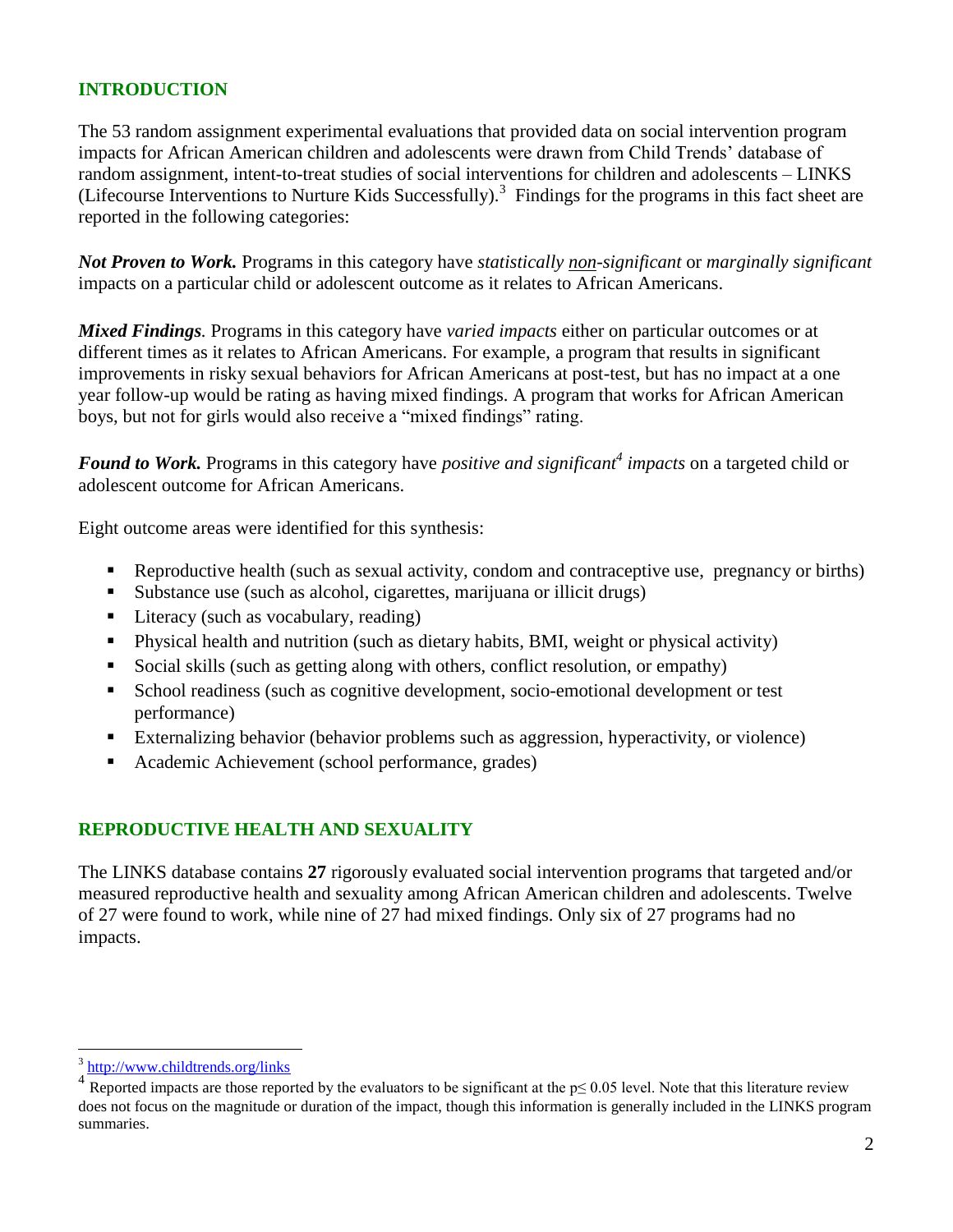### *What Works for Sexuality and Reproductive Health<sup>5</sup>*

**Administration of intervention by ethnically similar facilitators.** All seven programs and interventions that used African American facilitators had positive impacts on sexual behavior.<sup>6</sup>

**Participant-centered activities.** All twelve programs and interventions that included some form of roleplaying, rehearsal, knowledge demonstration, and/or group discussion worked for pregnancy prevention and HIV prevention.<sup>7</sup>

**Community- or clinic-based programs.** Interventions that have the most frequent impacts on reproductive health of African American males and females tend to be located in a community setting or clinic. Of the 10 programs that worked, eight were community-based. <sup>8</sup>

**Mentoring for African American males.** Both programs that included mentoring as an intervention component worked.<sup>9</sup>

#### *What Has Not Been Found to Work for Sexuality and Reproductive Health*

**Abstinence-based interventions.** None of the five abstinence-based programs had positive impacts on sexuality or reproductive health outcomes for African Americans.

#### *Mixed Findings for Sexuality and Reproductive Health*

**Video- and/or audio-based curriculums**. Of the three programs and interventions that used video- or audio-only curriculums, all had at least one significant impact on reproductive behaviors. However, only one had impacts at a one year follow-up. 10

**Inclusion of a home-visiting component.** One of two programs that utilized home-visiting as part of their intervention had positive impacts. $^{11}$ 

### *Needed Research for Sexuality and Reproductive Health*

**Gender empowerment for girls.** Mixed impacts were found for the two interventions that incorporated components to empower girls.<sup>12</sup>

<sup>&</sup>lt;sup>5</sup> For a synthesis of what works for adolescents in general, see V. Ball and K. Moore, 2008 [\(http://www.childtrends.org/Files/Child\\_Trends-2008\\_05\\_20\\_FS\\_WhatWorksRepro.pdf\)](http://www.childtrends.org/Files/Child_Trends-2008_05_20_FS_WhatWorksRepro.pdf). See also [\(http://www.hhs.gov/ash/oah/prevention/research/programs/index.html\)](http://www.hhs.gov/ash/oah/prevention/research/programs/index.html)

<sup>6</sup> [Be Proud! Be Responsible!,](http://www.childtrends.org/Lifecourse/programs/BeProud.htm) [Sistering, Informing, Healing, Loving, and Empowering \(SiHLE\),](http://www.childtrends.org/Lifecourse/programs/sihle.htm) [Strong African American](http://www.childtrends.org/Lifecourse/programs/saaf.htm)  [Families \(SAAF\),](http://www.childtrends.org/Lifecourse/programs/saaf.htm) Project AIM (Adult Identity Mentoring), [Culturally Appropriate STD/AIDS Education in a Clinic Setting,](http://www.childtrends.org/Lifecourse/programs/culture.htm) [Making A Difference!,](http://www.childtrends.org/Lifecourse/programs/MakingDifference.htm) [Three Generations Project](http://www.childtrends.org/Lifecourse/programs/threegen.htm)

<sup>7</sup> [Be Proud! Be Responsible!,](http://www.childtrends.org/Lifecourse/programs/BeProud.htm) [Becoming A Responsible Teen \(BART\)](http://www.childtrends.org/Lifecourse/programs/BART.htm), [Focus on Kids](http://www.childtrends.org/Lifecourse/programs/focus.htm) [Making Proud Choices!,](http://www.childtrends.org/Lifecourse/programs/MakingProudChoices.htm) [Real Men,](http://www.childtrends.org/Lifecourse/programs/real.htm) [Strong African American Families \(SAAF\)](http://www.childtrends.org/Lifecourse/programs/saaf.htm), [Teen Outreach Program \(TOP\)](http://www.childtrends.org/Lifecourse/programs/TeenOutreachProgram.htm), [Untitled Health Care Program for First-Time](http://www.childtrends.org/Lifecourse/programs/UntitledHealthCareAdolescentMothers.htm)  [Adolescent Mothers and their Infants,](http://www.childtrends.org/Lifecourse/programs/UntitledHealthCareAdolescentMothers.htm) The Aban Aya Project, Project AIM (Adult Identity Mentoring), Health Belief Model [Intervention to Increase Condom Use Among High-Risk Female Adolescents](http://www.childtrends.org/Lifecourse/programs/HealthBelief.htm), [Teen Talk](http://www.childtrends.org/Lifecourse/programs/TeenTalk.htm), [Making A Difference!,](http://www.childtrends.org/Lifecourse/programs/MakingDifference.htm)

<sup>8</sup> [Be Proud! Be Responsible!,](http://www.childtrends.org/Lifecourse/programs/BeProud.htm) [Becoming A Responsible Teen \(BART\)](http://www.childtrends.org/Lifecourse/programs/BART.htm), [Focus on Kids](http://www.childtrends.org/Lifecourse/programs/focus.htm), [Making Proud Choices!,](http://www.childtrends.org/Lifecourse/programs/MakingProudChoices.htm) [Strong](http://www.childtrends.org/Lifecourse/programs/saaf.htm)  [African American Families \(SAAF\)](http://www.childtrends.org/Lifecourse/programs/saaf.htm), [Sistering, Informing, Healing, Loving, and Empowering \(SiHLE\)](http://www.childtrends.org/Lifecourse/programs/sihle.htm), [Teen Outreach](http://www.childtrends.org/Lifecourse/programs/TeenOutreachProgram.htm) 

[Program \(TOP\)](http://www.childtrends.org/Lifecourse/programs/TeenOutreachProgram.htm), Untitled Health Care Program for First-Time Adolescent Mothers and their Infants

<sup>9</sup> Project AIM (Adult Identity Mentoring), [Real Men](http://www.childtrends.org/Lifecourse/programs/real.htm)

<sup>&</sup>lt;sup>10</sup> [Saving Sex for Later](http://www.childtrends.org/Lifecourse/programs/SavingSexforLater.htm)

<sup>&</sup>lt;sup>11</sup> [Strong African American Families \(SAAF\)](http://www.childtrends.org/Lifecourse/programs/saaf.htm)

 $^{12}$  [What Could You Do?,](http://www.childtrends.org/Lifecourse/programs/what.htm) [Sistering, Informing, Healing, Loving, and Empowering \(SiHLE\)](http://www.childtrends.org/Lifecourse/programs/sihle.htm)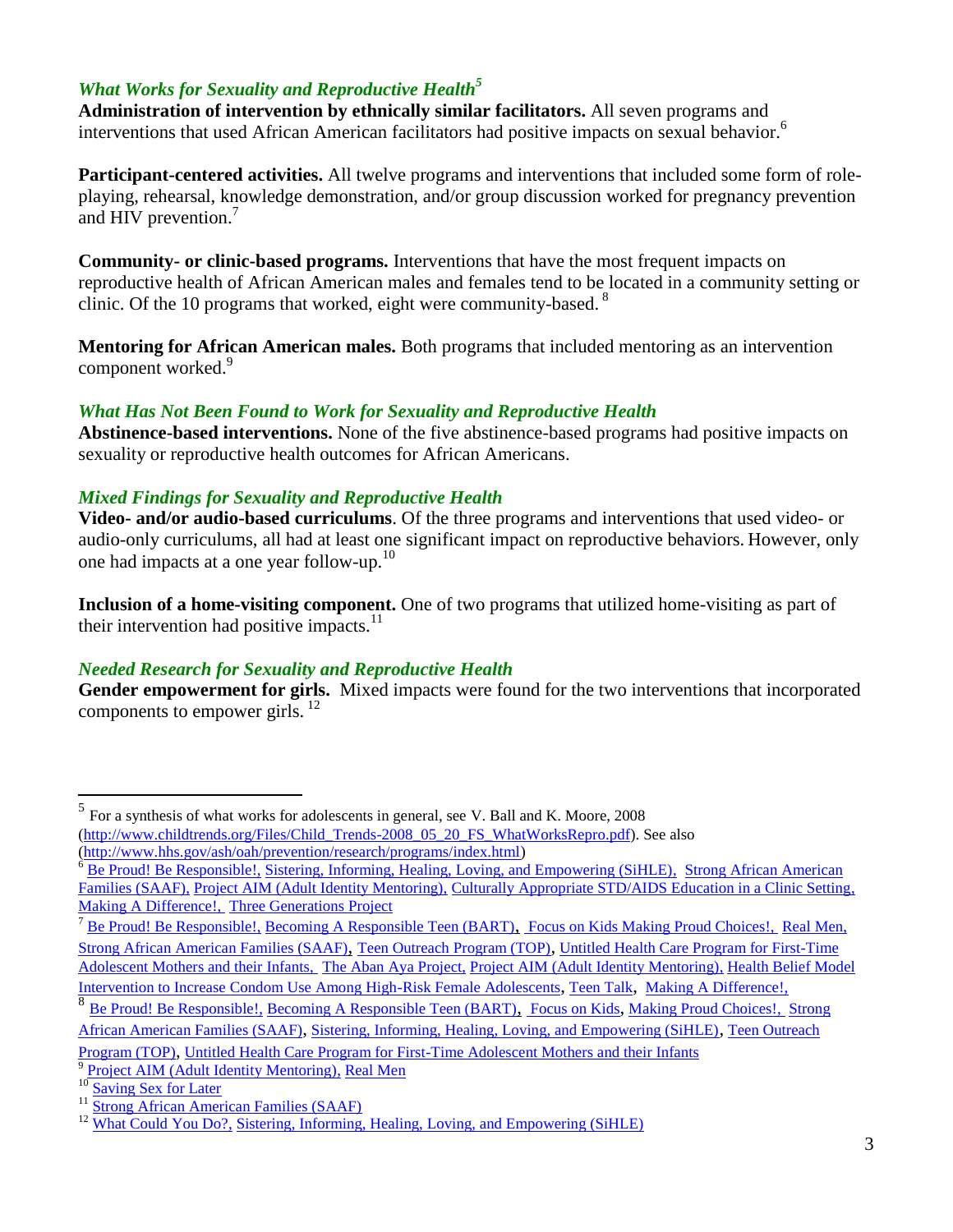**Peer counseling and/or peer teaching**. Of the two programs that that used trained peers as the sole or primary facilitators, both had positive impacts, suggesting that this may be a promising approach.<sup>13</sup>

# **SUBSTANCE USE**

The LINKS database contains **five** rigorously evaluated social intervention programs that targeted and/or measured substance use among African American adolescents. Three were found to have at least one positive impact, while two had mixed findings.

### *What Works for Substance Use*

**Programs that incorporate multiple components.** As found in an earlier synthesis on effective strategies to prevent or address substance use among all groups of children and adolescents,<sup>14</sup> programs that incorporate a variety of approaches, such as media, family, and community have been found to work for African American adolescents.

**Programs that infuse African American culture.** Of the three programs that infused ethnic pride into the intervention, all had positive impacts on substance use outcomes.<sup>15</sup>

**Parent-child intervention components.** Although only two rigorous evaluations have been identified, both of the programs that implemented components for parent-child participation worked.<sup>16</sup>

### *Needed Research for Substance Use*

**Substance use intervention methods.** All of the evaluated programs were prevention based. Therefore, no conclusions can be drawn about treatment strategies that work for helping African American adolescents who are presently abusing alcohol and/or drugs.

# **LITERACY**

 $\overline{a}$ 

The LINKS database contains **five** rigorously evaluated social intervention programs that targeted and/or measured literacy among African American children. Four were found to work, and the remaining program had no positive impacts.

### *What Works for Literacy*

**Developmentally appropriate activities.** For pre-literate children, activities that keep their attention and encourage their involvement appear to have positive impacts on their reading skills. Only two programs used interactive techniques, and both had a positive impact on at least one literacy outcome.<sup>17</sup>

**Teaching staff for pre-literate children.** Similarly, only two programs targeted young children and used teachers to implement the interventions, but both worked.<sup>18</sup>

**Connecting with community members**. Of the two programs that used community members as facilitators for the interventions, both had positive impacts for elementary school children.<sup>19</sup>

<sup>&</sup>lt;sup>13</sup> [Be Proud! Be Responsible!,](http://www.childtrends.org/Lifecourse/programs/BeProud.htm) [Making Proud Choices!](http://www.childtrends.org/Lifecourse/programs/MakingProudChoices.htm)

<sup>&</sup>lt;sup>14</sup> Bandy, T., & Moore, K. A. (2008). *What works for preventing and stopping substance use among adolescents.* (Fact Sheet). Washington, DC: Child Trends.

<sup>&</sup>lt;sup>15</sup>The Aban Aya Project, [Keepin' it R.E.A.L.](http://www.childtrends.org/Lifecourse/programs/KeepinItREAL.htm) [Strong African American Families \(SAAF\),](http://www.childtrends.org/Lifecourse/programs/saaf.htm)

<sup>&</sup>lt;sup>16</sup> [Staying Connected With Your Teen](http://www.childtrends.org/Lifecourse/programs/staying.htm), [Strong African American Families \(SAAF\),](http://www.childtrends.org/Lifecourse/programs/saaf.htm)

<sup>&</sup>lt;sup>17</sup> [Dialogic Reading](http://www.childtrends.org/Lifecourse/programs/dialog.htm), [Interactive Book Reading,](http://www.childtrends.org/Lifecourse/programs/Interactive.htm)

<sup>&</sup>lt;sup>18</sup> [Dialogic Reading](http://www.childtrends.org/Lifecourse/programs/dialog.htm) [Interactive Book Reading,](http://www.childtrends.org/Lifecourse/programs/Interactive.htm)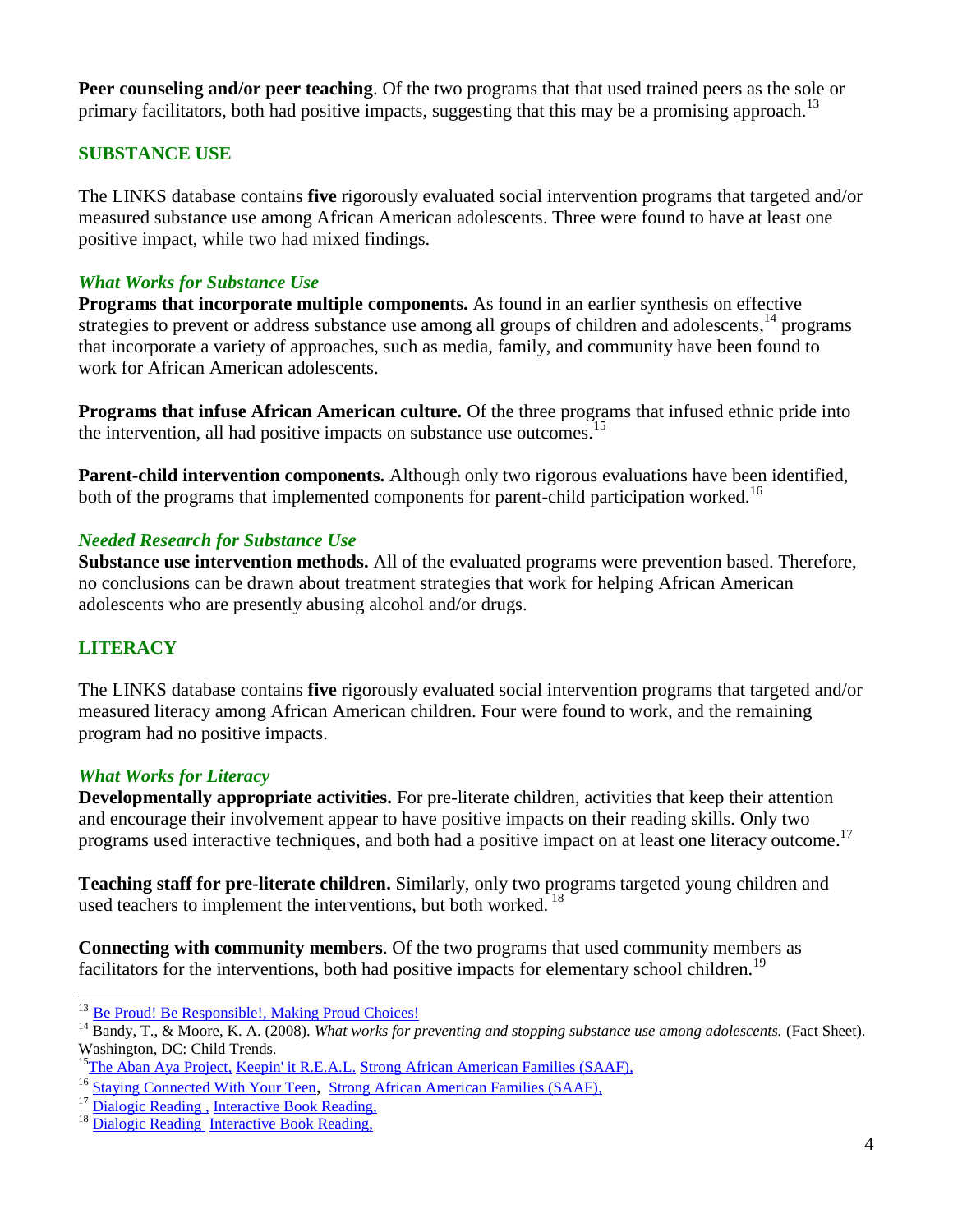# **PHYSICAL HEALTH AND NUTRITION**

The LINKS database contains **five** rigorously evaluated social intervention programs that targeted and/or measured physical health and nutrition among African American children and adolescents. Of these, 3 were found to work, 1 had mixed findings and the remaining program had no impacts.

### *What Works for Physical Health and Nutrition*

**Distribution of newsletters.** Of the two programs that sent informational newsletters about physical health and nutrition to families, both had a positive impact on at least one outcome.<sup>20</sup>

**Health education in combination with exercise.** Of the two programs that provided nutritional information, promoted healthy eating and incorporated physical exercise, both had a positive impact on at least one outcome. 21

In-school programs. Of the four programs implemented in schools, three worked.<sup>22</sup> In comparison, the remaining program was offered after school, and it did not work.

# **SOCIAL SKILLS**

The LINKS database contains just **four** programs that targeted and/or measured social skills among African American children and adolescents. Three were found to work, and the remaining one had mixed findings.

### *What Works for Social Skills*

**High-dosage interventions.** All three of the programs that worked lasted at least 4 months, and met two times or more a week. $23$ 

**Multifaceted interventions.** Of the two programs that targeted social skills along with academic skills, both worked.  $24$ 

# **SCHOOL READINESS**

The LINKS database contains **five** programs that targeted and/or measured school readiness among African American children and adolescents. Four programs had positive impacts, and the remaining programs had mixed findings.

### *What Works for School Readiness*

**High-dosage programs.** Of the four high-intensity programs, three had positive impacts on school readiness.<sup>25</sup>

<sup>&</sup>lt;sup>19</sup> [Building Educated Leaders for Life \(BELL\) Summer Learning Program](http://www.childtrends.org/Lifecourse/programs/bell2.htm), [Experience Corps](http://www.childtrends.org/Lifecourse/programs/ExperienceCorps.htm)

<sup>20</sup> [Gimmie5](http://www.childtrends.org/Lifecourse/programs/Gimmie5-HS.htm), [Hip-Hop to Health Jr.](http://www.childtrends.org/Lifecourse/programs/hiphop.htm)

<sup>&</sup>lt;sup>21</sup> Gimmie<sub>5</sub>, [Hip-Hop to Health Jr.](http://www.childtrends.org/Lifecourse/programs/hiphop.htm)

 $^{22}$  [Gimmie5](http://www.childtrends.org/Lifecourse/programs/Gimmie5-HS.htm), [Hip-Hop to Health Jr.](http://www.childtrends.org/Lifecourse/programs/hiphop.htm), [Lifestyle Education for Activity Program \(LEAP\)](http://www.childtrends.org/Lifecourse/programs/leap.htm)

<sup>&</sup>lt;sup>23</sup> [Social Skills and Academic Skills Training for Rejected Boys](http://www.childtrends.org/Lifecourse/programs/SocialAcademicTraining.htm), [Fast Track Prevention,](http://www.childtrends.org/Lifecourse/programs/FastTrackPrevention.htm) Untitled Program for Siblings of [Children with Disabilities](http://www.childtrends.org/Lifecourse/programs/UntitledProgramForSiblingsOfChildrenWithDisabilities.htm), [Ready to Learn,](http://www.childtrends.org/Lifecourse/programs/Ready.htm)

<sup>&</sup>lt;sup>24</sup> [Untitled Program for Siblings of Children with Disabilities](http://www.childtrends.org/Lifecourse/programs/UntitledProgramForSiblingsOfChildrenWithDisabilities.htm), Fast Track Prevention

<sup>&</sup>lt;sup>25</sup> [Carolina Abecedarian Project](http://www.childtrends.org/Lifecourse/programs/CarolinaAbecedarianProgram.htm), High Scope Perry Preschool [Ready to Learn](http://www.childtrends.org/Lifecourse/programs/Ready.htm)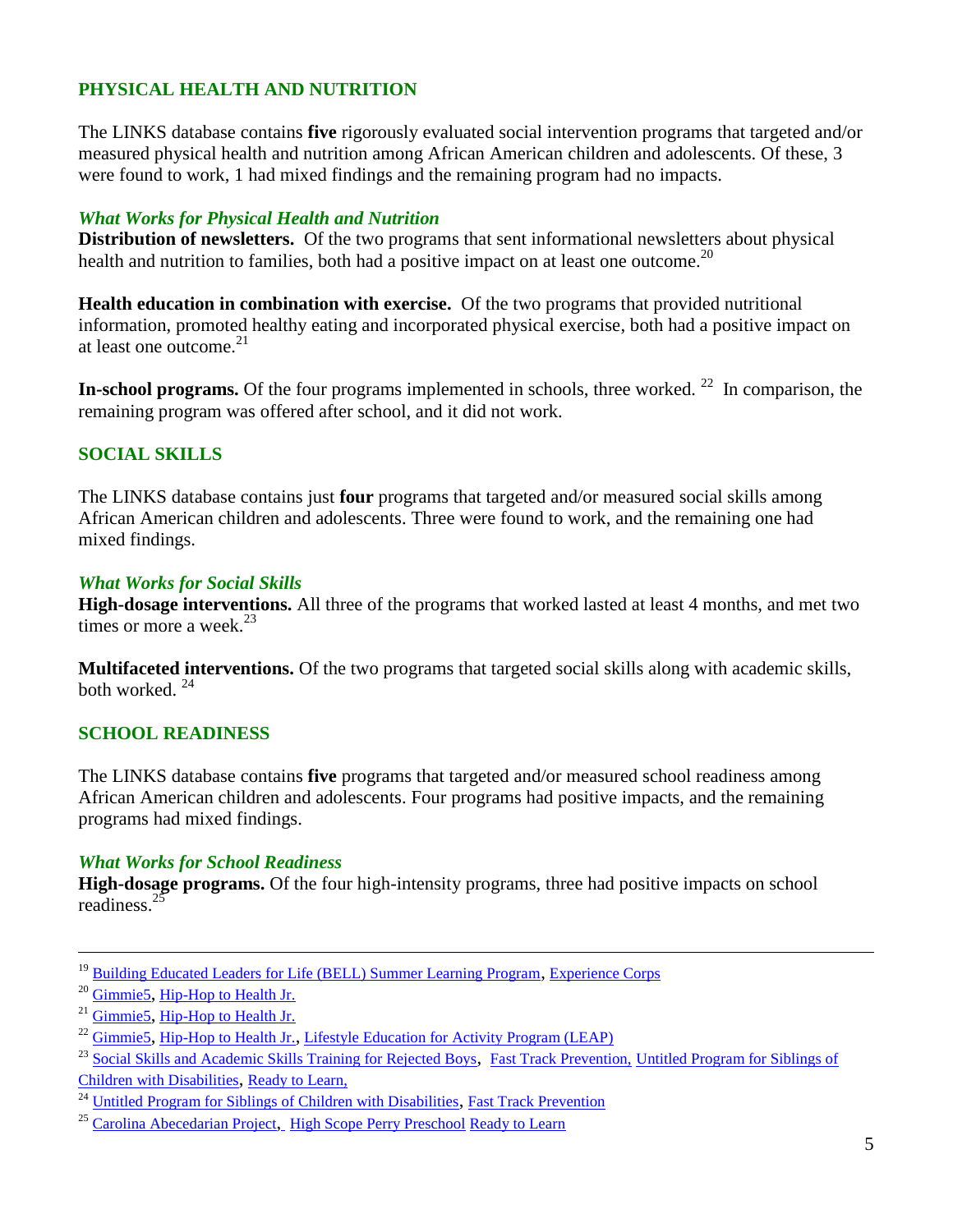**Supervised instruction.** Although the number of programs is very small, of the two programs that incorporated supervision for preschool teachers, both worked.<sup>26</sup>

# **EXTERNALIZING**

The LINKS database contains **five** rigorously evaluated social intervention programs that targeted or measured externalizing among African American children and adolescents. One worked, and four had mixed findings.

### *What Works for Externalizing*

No conclusions can be drawn about what works, given that, out of the 5 rigorously evaluated programs, only one program was found to work.

### *Mixed Findings for Externalizing*

**Trained professionals with a background in psychology.** Of the two programs that used trained professionals to implement interventions targeting externalizing, one had long-term impacts.<sup>27</sup>

# **ACADEMIC ACHIEVEMENT**

The LINKS database contains **four** rigorously evaluated out-of-school time social intervention programs that targeted and/or measured academic achievement among African American children and adolescents. Two had positive impacts, two had no impacts; and no clear themes emerged.

### *Needed Research for Academic Achievement.*

**Program implementation and evaluation.** Rigorously evaluated programs targeting or measuring academic achievement among African American children and adolescents appear to be surprisingly sparse. It is difficult to draw conclusions about what works, given that the two programs that had impacts on academic achievement were different in approach and format (e.g., voucher program vs. tutoring). $28$ 

# **DELINQUENCY**

### *What Works for Delinquency*

No conclusions can be drawn about what works, given that, of the three rigorously evaluated programs addressing delinquency, no program was found to have a positive impact on even one outcome in this domain. Similarly, no conclusions can be drawn about what does not work. More research is needed in this area.

### **DISCUSSION**

The results from this fact sheet suggest that many of the issues that compromise healthy development for African American children can be addressed successfully. Indeed, over half of the programs and interventions had at least one significant impact on one or more of the eight identified outcome areas. Furthermore, at least one or more rigorously evaluated social intervention program had positive impacts for all of the outcome areas, except delinquency. Still, our analysis reveals that, while some outcome areas have received wide attention, others have been fairly neglected.

<sup>&</sup>lt;sup>26</sup> [Carolina Abecedarian Project](http://www.childtrends.org/Lifecourse/programs/CarolinaAbecedarianProgram.htm), High Scope Perry Preschool

<sup>&</sup>lt;sup>27</sup> [Brain Power,](http://www.childtrends.org/Lifecourse/programs/brainpower.htm)

<sup>&</sup>lt;sup>28</sup> [School Choice Scholarships Program](http://www.childtrends.org/Lifecourse/programs/school.htm), [Social Skills and Academic Skills Training for Rejected Boys](http://www.childtrends.org/Lifecourse/programs/SocialAcademicTraining.htm)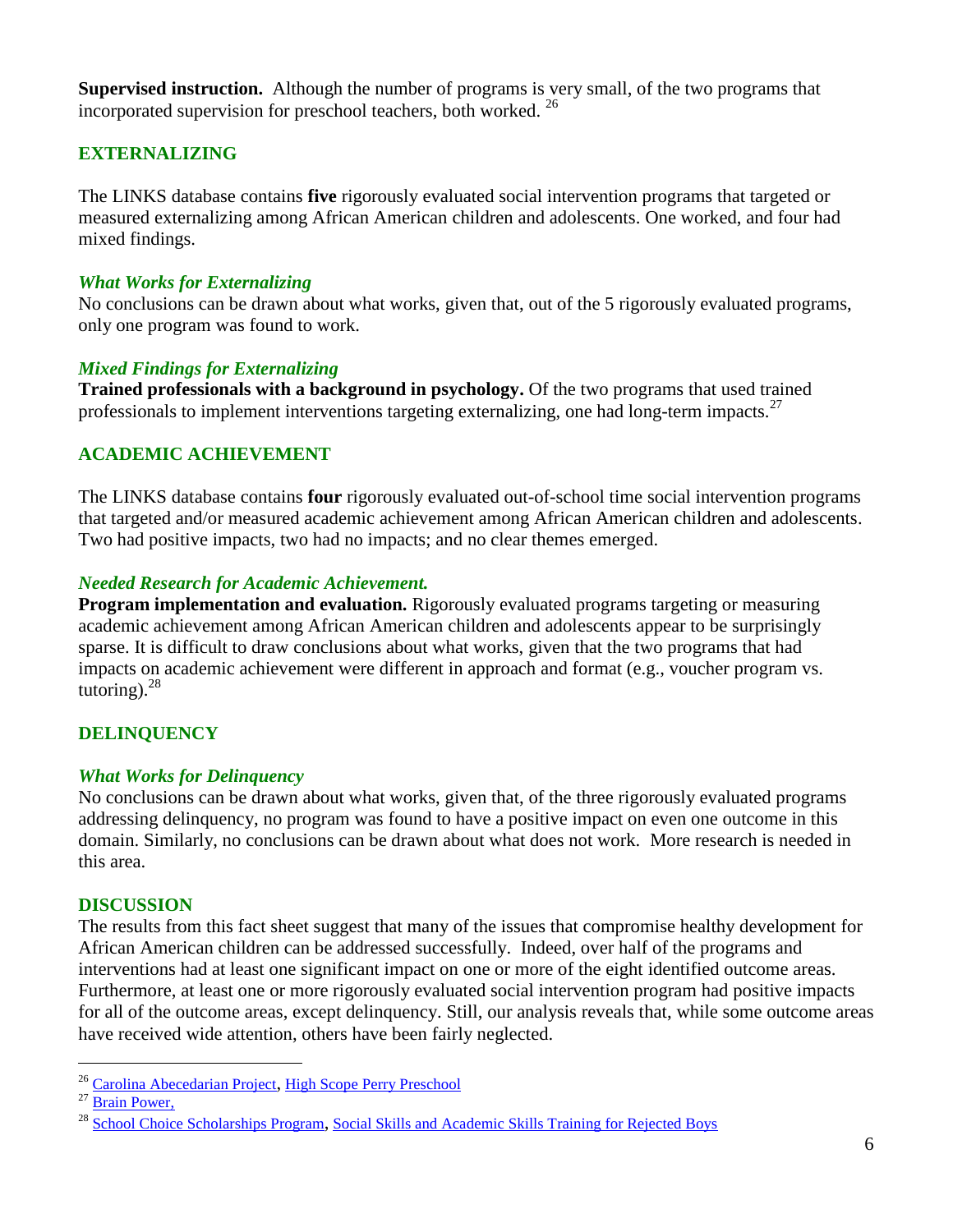Of the 53 programs identified, 27 targeted and/or measured sexuality and reproductive health outcomes. On the other hand, we could only find four that targeted and/or measured academic achievement among African American children and adolescents. Similarly, we were only able to locate three intervention programs that targeted and/or measured delinquency outcomes, and none were found to work. Given the achievement gap between African American and white children, and high delinquency rates among some African American boys, these gaps are troubling. With so few identified experimental evaluations, we are unable to draw conclusions about what works (or does not work) in these areas.<sup>29</sup> Also, because our analyses are based on interventions that included primarily children and adolescents who were identified as low-income or high-risk, our findings cannot be generalized to African American children and adolescents as a whole.

Despite this, the fact that many of these rigorously evaluated social intervention programs worked is encouraging. More encouraging is the fact that we were able to delineate several strategies that have been proven to work within and across some outcome areas, including high intensity and family-oriented strategies. While it is important to note that these and other strategies are not exclusive to the African American population, such information improves not only program design and implementation, but also helps to direct interventions targeting and serving African American children and adolescents along various outcome areas.

> © 2011 Child Trends. *May be reprinted with citation.* The support of the Edna McConnell Clark Foundation and The Stewart Trust are gratefully acknowledged.

Child Trends is a nonprofit, nonpartisan research center that studies children at all stages of development. Our mission is to improve outcomes for children by providing research, data, and analysis to the people and institutions whose decisions and actions affect children. For additional information, including publications available to download, visit our Web site at **www.childtrends.org**. For the latest information on more than 100 key indicators of child and youth well-being, visit the Child Trends DataBank at **www.childtrendsdatabank.org**. For summaries of over 500 evaluations of out-of-school time programs that work (or don't) to enhance children's development, visit **www.childtrends.org/WhatWorks**.

<sup>&</sup>lt;sup>29</sup> In addition, programs and strategies addressing other important subgroups such as those of Asian, Pacific Island, and Middle Eastern descent are needed.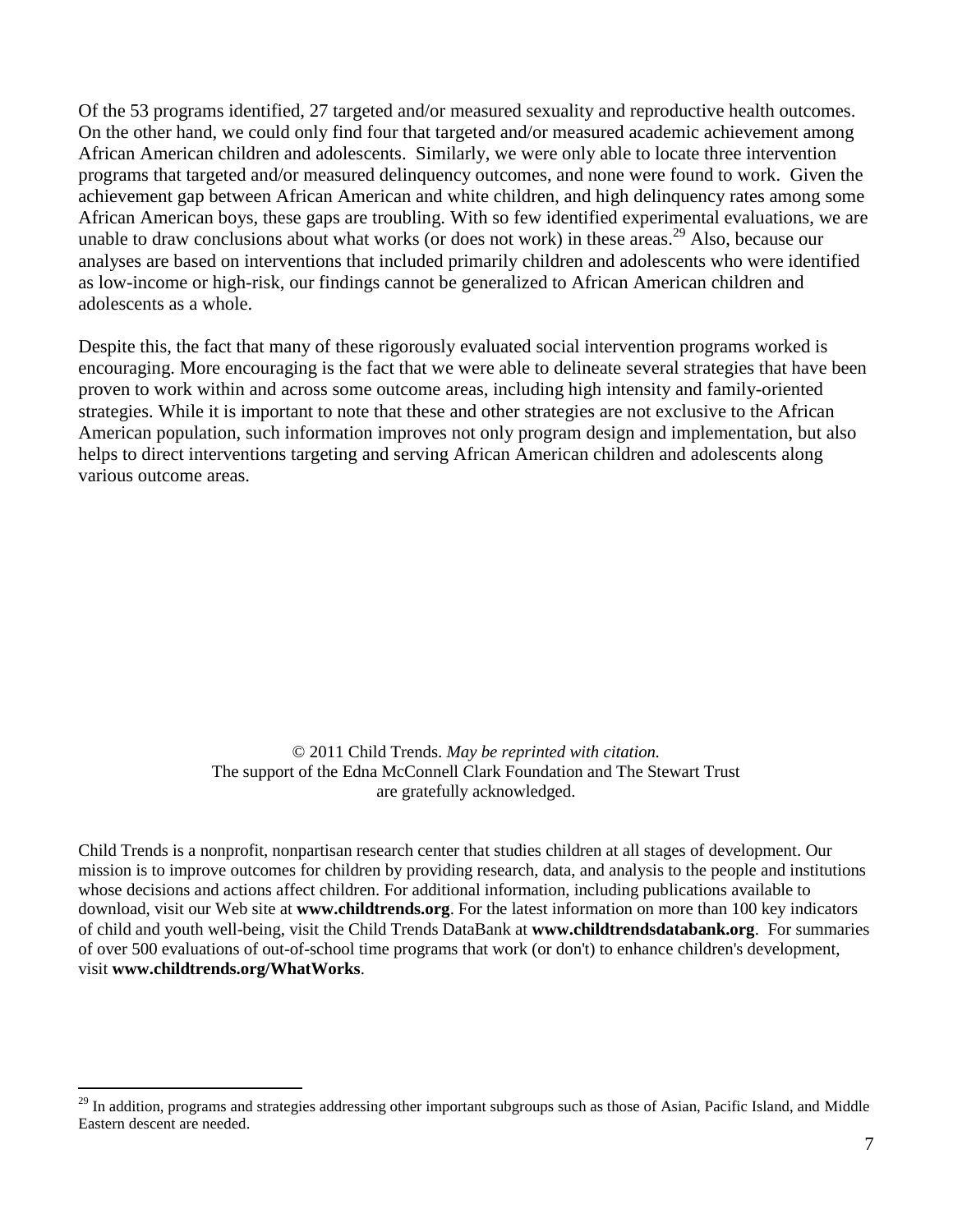#### **Summary Table: Review of the Research Literature on Programs Oriented Toward African American Children and Adolescents**

| <b>OUTCOME AREA</b>        | <b>NOT PROVEN TO WORK</b>                                  | <b>MIXED REVIEWS</b>                                           | <b>PROVEN TO WORK</b>                                              |
|----------------------------|------------------------------------------------------------|----------------------------------------------------------------|--------------------------------------------------------------------|
| <b>Reproductive Health</b> | <b>Afrocentric Peer Counseling,</b>                        | The Aban Aya Project is an                                     | Be Proud! Be Responsible!                                          |
|                            | is an abstinence-based                                     | intervention program that                                      | program was designed to                                            |
|                            | program designed to delay                                  | uses a social development                                      | increase HIV/AIDS-related                                          |
|                            | sexual activity, increase                                  | curriculum to reduce unsafe                                    | knowledge and weaken                                               |
|                            | reproductive knowledge,                                    | sexual practices among                                         | problematic attitudes toward                                       |
|                            | prevent pregnancy, and                                     | African American children                                      | risky sexual behavior within                                       |
|                            | increase contraceptive use.                                | in $5th$ through $8th$ grade. No                               | the inner-city, African                                            |
|                            | No significant impacts were                                | impacts for girls.                                             | American community. The                                            |
|                            | found for African Americans.                               |                                                                | program has been found to                                          |
|                            |                                                            |                                                                | significantly reduce sexual                                        |
|                            | <b>Families United to Prevent</b>                          | <b>Project AIM (Adult Identity</b><br>Mentoring), is a program | activity.                                                          |
|                            | <b>Teen Pregnancy (FUPTP),</b>                             | developed to steer                                             |                                                                    |
|                            | an abstinence education after-                             | adolescents away from risky                                    | <b>Becoming A Responsible Teen</b><br>(BART), is an HIV-prevention |
|                            | school program. No                                         | behavioral choices.                                            | program designed for African                                       |
|                            | significant impacts were                                   | Although African American                                      | American high school                                               |
|                            | found for African Americans.                               | male AIM students were                                         | students. The program was                                          |
|                            |                                                            | significantly more likely to                                   | successful in decreasing the                                       |
|                            |                                                            | report having abstained from                                   | frequency of sex among                                             |
|                            | Heritage Keepers, a                                        | sex, this difference was not                                   | sexually-active youth,                                             |
|                            | multiyear, multi-component                                 | observed among female                                          | delaying the onset of sexual                                       |
|                            | abstinence education                                       | students.                                                      | activity among youth who                                           |
|                            | program. No significant                                    |                                                                | entered the program having                                         |
|                            | impacts were found for<br>African American                 | <b>Culturally Appropriate</b>                                  | never had sex before.                                              |
|                            | participants.                                              | STD/AIDS Education in a                                        |                                                                    |
|                            |                                                            | Clinic Setting, an                                             | Focus on Kids, an AIDS                                             |
|                            | Postponing Sexual                                          | intervention developed to                                      | prevention program for low-                                        |
|                            | Involvement (PSI) is a middle                              | promote condom use among<br>African American male              | income African American                                            |
|                            | school sex education                                       | adolescents in clinic settings.                                | children, aged 9-15.                                               |
|                            | curriculum that focuses on                                 | Impacts were found, but                                        | Significant impacts were<br>found on contraceptive use.            |
|                            | delaying sexual activity. No                               | faded at the six month                                         |                                                                    |
|                            | significant impacts were                                   | follow-up.                                                     | Making Proud Choices!, a                                           |
|                            | found on sexually activity,                                |                                                                | safer-sex approach to                                              |
|                            | frequency, sexual partners,                                | <b>Health Belief Model</b>                                     | HIV/AIDS and teen pregnancy                                        |
|                            | pregnancy or contraceptive                                 | <b>Intervention</b> to Increase                                | prevention. Participation in the                                   |
|                            | use among African                                          | <b>Condom Use Among High-</b>                                  | program resulted in                                                |
|                            | Americans.                                                 | <b>Risk Female Adolescents</b>                                 | significantly decreased sexual                                     |
|                            |                                                            | is an intervention developed                                   | activity and unprotected sex                                       |
|                            | Recapturing the Vision, a<br>one-year abstinence education | to increase condom use                                         | among African American                                             |
|                            | program. No significant                                    | among high-risk female                                         | participants.                                                      |
|                            | impact was found on                                        | adolescents. In spite of<br>increased condom use,              |                                                                    |
|                            | abstinence rate, age of sexual                             | African American clients                                       | <b>Reach for Health Community</b>                                  |
|                            | onset, number of sexual                                    | who received the HBM                                           | Service (RFH CYS) is an<br>intervention designed to help           |
|                            | partners, pregnancy rate, STD                              | intervention were not any                                      | youth develop the skills and                                       |
|                            | acquisition, birth control use,                            | less likely than clients who                                   | knowledge to avoid high-risk                                       |
|                            | or condom use among                                        | did not to become re-                                          | behaviors, such as early sexual                                    |
|                            | African Americans.                                         | infected with Chlamydia                                        | initiation. African American                                       |
|                            | Teens in Control was a two-                                | during a six-month follow-                                     | participants were found to be                                      |
|                            | year abstinence education                                  | up period.                                                     | significantly less likely than                                     |
|                            | program. No significant                                    |                                                                | their peers to have initiated                                      |
|                            | differences were found                                     | Making A Difference!, an                                       |                                                                    |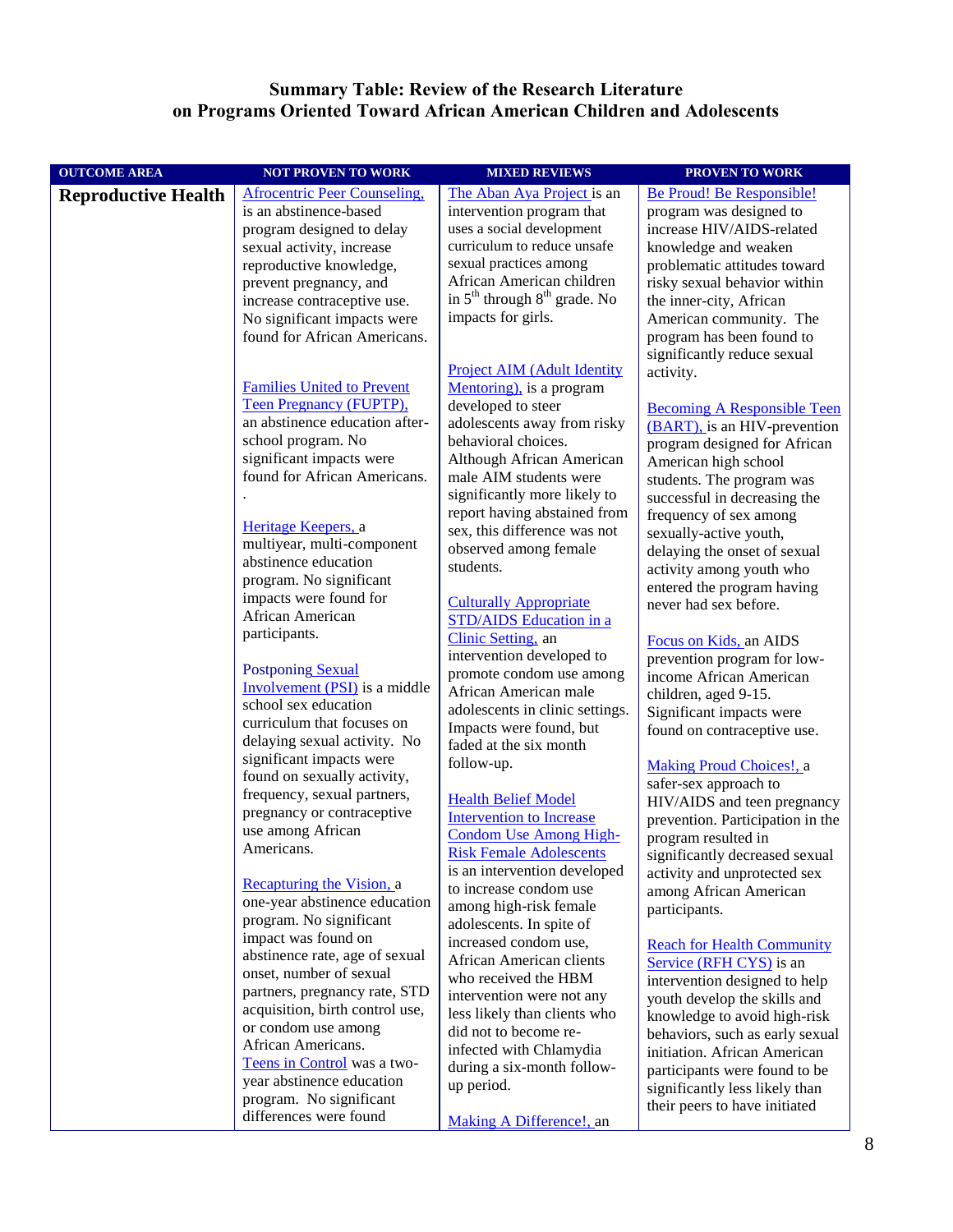| <b>OUTCOME AREA</b> | <b>NOT PROVEN TO WORK</b>                                                                                                                                                                                                                                                                                                                                                                                                                                                                                                                                                                                                 | <b>MIXED REVIEWS</b>                                                                                                                                                                                                                                                                                                                                                                                                                                                                                                                                                                                                                                                                                                                                | <b>PROVEN TO WORK</b>                                                                                                                                                                                                                                                                                                                                                                                                                                                                                                                                                                                                                                                                                                                                                                                         |
|---------------------|---------------------------------------------------------------------------------------------------------------------------------------------------------------------------------------------------------------------------------------------------------------------------------------------------------------------------------------------------------------------------------------------------------------------------------------------------------------------------------------------------------------------------------------------------------------------------------------------------------------------------|-----------------------------------------------------------------------------------------------------------------------------------------------------------------------------------------------------------------------------------------------------------------------------------------------------------------------------------------------------------------------------------------------------------------------------------------------------------------------------------------------------------------------------------------------------------------------------------------------------------------------------------------------------------------------------------------------------------------------------------------------------|---------------------------------------------------------------------------------------------------------------------------------------------------------------------------------------------------------------------------------------------------------------------------------------------------------------------------------------------------------------------------------------------------------------------------------------------------------------------------------------------------------------------------------------------------------------------------------------------------------------------------------------------------------------------------------------------------------------------------------------------------------------------------------------------------------------|
|                     | between students assigned to<br>the Teens in Control program<br>and students assigned to the<br>existing program on measures<br>of abstinence rate, age of<br>sexual onset, number of<br>sexual partners, pregnancy<br>rate, STD acquisition, birth<br>control use, and condom use.<br><b>ASSESS</b> is a risk assessment<br>and safe-sex education<br>program designed to reduce<br>sexual intercourse and<br>increase condom use in teens.<br>At post-test and both follow-<br>ups there were no significant<br>differences between the<br>groups regarding frequency<br>of sexual intercourse or<br>number of partners | abstinence-based approach<br>to HIV/AIDS and teen<br>pregnancy prevention.<br>Impacts were short-lived.<br>Teen Talk is a teen<br>pregnancy prevention<br>program. Sexually<br>inexperienced participants<br>were significantly more<br>likely to maintain<br>abstinence, and sexually<br>experienced participants<br>became significantly more<br>consistent users of<br>contraception. However,<br>the intervention is somewhat<br>more effective for African<br>American males than<br>females.<br>Three Generations Project, a<br>home visit-based strategy<br>that seeks to improve<br>outcomes for high-risk<br>families of adolescent<br>mothers. Mixed results were<br>found with respect to<br>subsequent births among<br>African American | sex.<br>Real Men, a seven-week<br>program intended to prevent<br>HIV acquisition among<br>adolescent boys. Sons in the<br>REAL Men reported<br>significantly greater rates of<br>abstinence.<br>Saving Sex for Later, a parent-<br>focused intervention which<br>aims to delay sexual initiation<br>among young adolescents who<br>are at risk for early sexual<br>initiation. African American<br>ptudents in the program had<br>significantly lower levels of<br>behavioral risk factors.<br><b>Staying Connected With Your</b><br>Teen is a family-based<br>program aimed at preventing<br>maladaptive behaviors in<br>youth, including substance<br>use, delinquency, and early-<br>onset sexual activity.<br>African American participants<br>were significantly less likely<br>to have initiated sexual |
|                     |                                                                                                                                                                                                                                                                                                                                                                                                                                                                                                                                                                                                                           | participants.<br>What Could You Do?, an<br>interactive video<br>intervention aimed at<br>increasing young women's<br>ability to make less risky<br>sexual health decisions.<br>What Could You Do?"<br>African American<br>participants were<br>significantly less likely to<br>report having been<br>diagnosed with an STD and<br>more likely refrain from<br>engaging in sexual<br>intercourse. However,<br>impacts were short-lived.<br>Sistering, Informing,<br>Healing, Loving, and<br>Empowering (SiHLE), an<br>HIV prevention intervention<br>for African American<br>females, aged 14-18. SiHLE<br>females were marginally less<br>likely to report having                                                                                   | activity.<br><b>Strong African American</b><br>Families (SAAF), a program<br>seeks to prevent initiation to<br>sexual activity. Significant<br>impacts were found for all risk<br>behaviors among African<br>Americans.<br><b>Teen Outreach Program</b><br>(TOP), an intervention<br>designed to prevent adolescent<br>problem behaviors by<br>enhancing normative<br>processes of social<br>development. Minority<br>students (68% African<br>American and 12% Latino)<br>were significantly less likely<br>than control students to have<br>gotten pregnant (and less<br>likely to have failed a course<br>or receive an academic<br>suspension from school).                                                                                                                                               |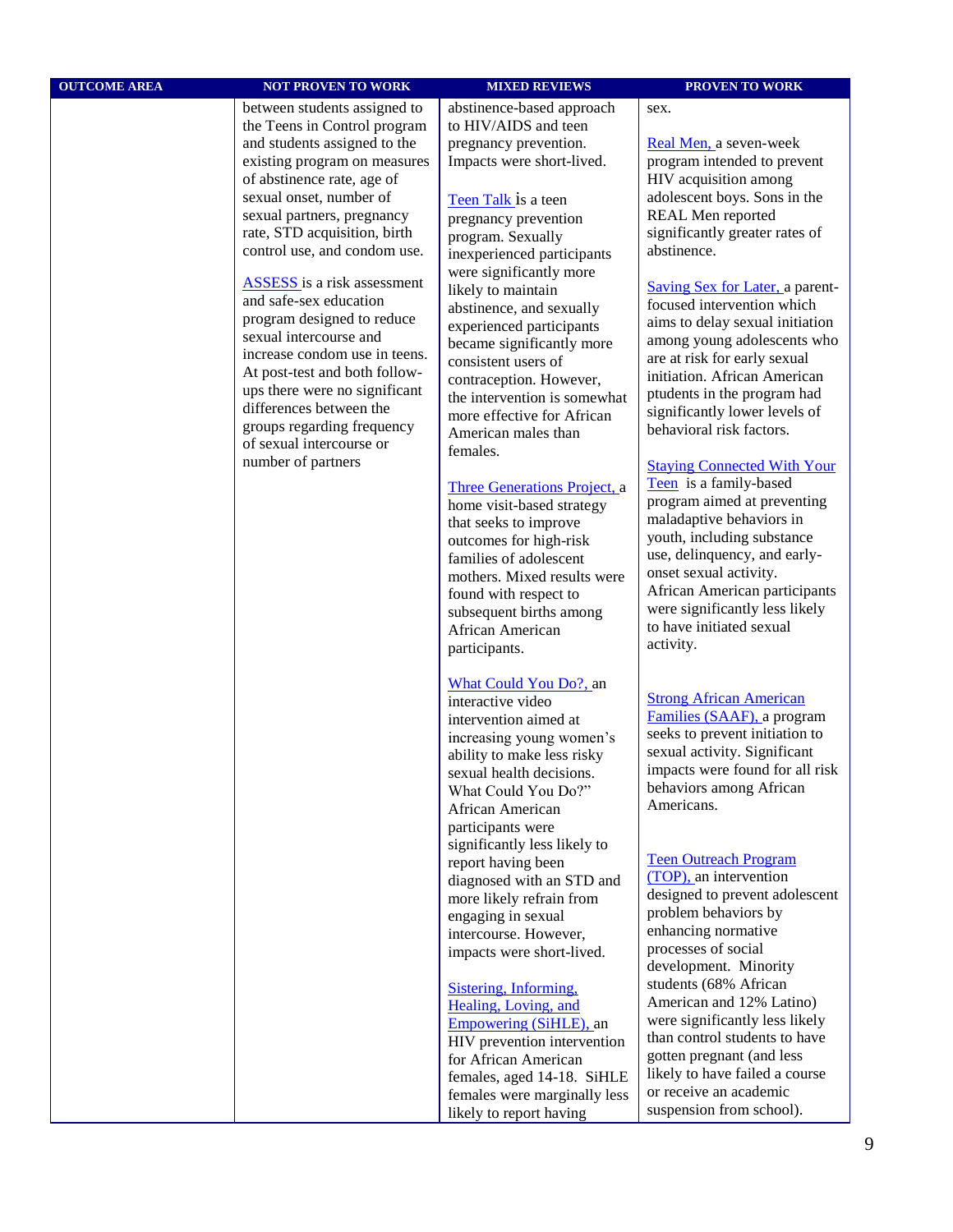| <b>OUTCOME AREA</b>  | <b>NOT PROVEN TO WORK</b>                                                                                                                                                                            | <b>MIXED REVIEWS</b>                                                                                                                                                                                                                                                                                                                                                                                                        | PROVEN TO WORK                                                                                                                                                                                                                                                                                                                                                                                                                                                                                                                                                                                                                                                               |
|----------------------|------------------------------------------------------------------------------------------------------------------------------------------------------------------------------------------------------|-----------------------------------------------------------------------------------------------------------------------------------------------------------------------------------------------------------------------------------------------------------------------------------------------------------------------------------------------------------------------------------------------------------------------------|------------------------------------------------------------------------------------------------------------------------------------------------------------------------------------------------------------------------------------------------------------------------------------------------------------------------------------------------------------------------------------------------------------------------------------------------------------------------------------------------------------------------------------------------------------------------------------------------------------------------------------------------------------------------------|
| <b>Substance Use</b> |                                                                                                                                                                                                      | become pregnant during the<br>follow-up period and were<br>less likely to report having<br>acquired new sexual partners<br>in the month leading up to<br>the follow-up assessment<br>The Aban Aya Project is an<br>intervention program that<br>uses a social development<br>curriculum to reduce<br>substance abuse among<br>African American children                                                                     | <b>Untitled Health Care Program</b><br>for First-Time Adolescent<br>Mothers and their Infants, an<br>intervention designed to<br>prevent second pregnancies.<br>African American participants<br>were less likely to have a<br>repeat pregnancy.<br>Keepin' it R.E.A.L., a school-<br>based prevention program<br>designed to reduce substance<br>use and promote anti-drug<br>attitudes and norms among<br>middle school students. The                                                                                                                                                                                                                                      |
|                      |                                                                                                                                                                                                      | in $5th$ through $8th$ grade. The<br>study found impacts for<br>boys, but not for girls.<br><b>STARS (Start Taking</b><br><b>Alcohol Risks Seriously) for</b><br>Families is a school-based<br>prevention program designed<br>to prevent alcohol use among<br>adolescents. At six-month<br>follow-up, alcohol use<br>measures were not<br>significantly different between<br>intervention students and<br>control students. | overall intervention was<br>effective in reducing the use of<br>gateway drugs and showed<br>significant impacts on norms,<br>attitudes and resistance<br>strategies.<br><b>Life Skills Training (LST)</b><br>is a school-based drug use<br>prevention program.<br>Participants had significantly<br>greater knowledge of smoking<br>consequences and had less<br>self-reported smoking<br>behavior.<br><b>Strong African American</b><br>Families (SAAF), a program<br>seeks to prevent initiation to<br>risk drug abuse, and alcohol<br>and cigarette use. Impacts<br>were found for all risk<br>behaviors.<br><b>Staying Connected With Your</b><br>Teen is a family-based |
|                      |                                                                                                                                                                                                      |                                                                                                                                                                                                                                                                                                                                                                                                                             | program aimed at preventing<br>maladaptive behaviors in<br>youth, including substance<br>use, delinquency, and early-<br>onset sexual activity.                                                                                                                                                                                                                                                                                                                                                                                                                                                                                                                              |
| <b>Literacy</b>      | <b>Voluntary Summer Reading</b><br>Intervention, an intervention<br>stemmed at summer learning<br>loss. Impacts for African<br>American children's reading<br>skills were marginally<br>significant. |                                                                                                                                                                                                                                                                                                                                                                                                                             | <b>Building Educated Leaders for</b><br>Life (BELL) Summer<br>Learning Program is an<br>enrichment program that<br>primarily focuses on summer<br>learning loss among children<br>of color from low-income<br>backgrounds. Significant<br>impacts reading                                                                                                                                                                                                                                                                                                                                                                                                                    |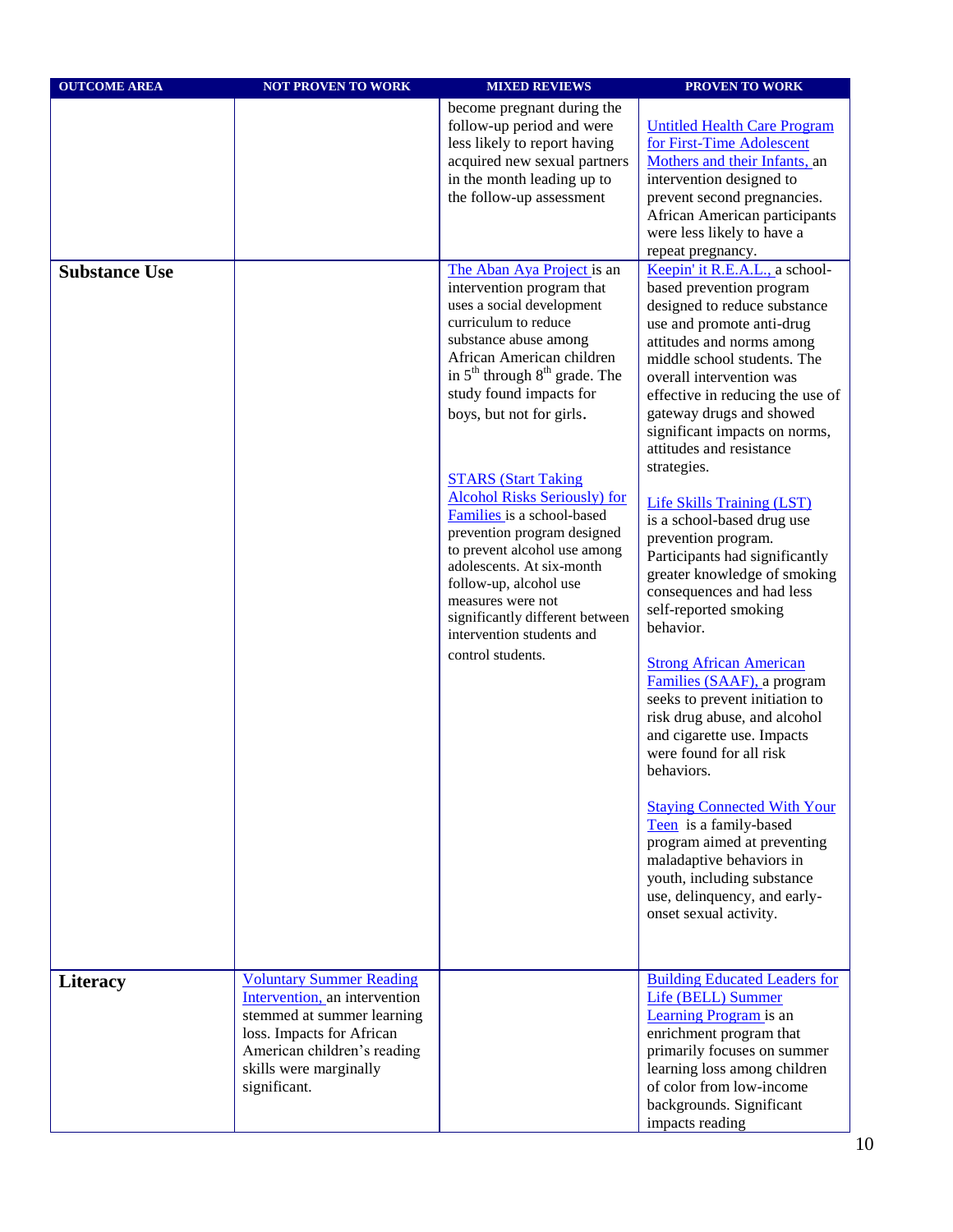| <b>OUTCOME AREA</b>                            | <b>NOT PROVEN TO WORK</b>                                                                                                                                                                                                                                                                                                                                                                     | <b>MIXED REVIEWS</b>                                                                                                                                                                                                                                                                                    | <b>PROVEN TO WORK</b>                                                                                                                                                                                                                                                                                                                                                                                                                                                                                                                                                                                                                                           |
|------------------------------------------------|-----------------------------------------------------------------------------------------------------------------------------------------------------------------------------------------------------------------------------------------------------------------------------------------------------------------------------------------------------------------------------------------------|---------------------------------------------------------------------------------------------------------------------------------------------------------------------------------------------------------------------------------------------------------------------------------------------------------|-----------------------------------------------------------------------------------------------------------------------------------------------------------------------------------------------------------------------------------------------------------------------------------------------------------------------------------------------------------------------------------------------------------------------------------------------------------------------------------------------------------------------------------------------------------------------------------------------------------------------------------------------------------------|
|                                                |                                                                                                                                                                                                                                                                                                                                                                                               |                                                                                                                                                                                                                                                                                                         | comprehension were found.                                                                                                                                                                                                                                                                                                                                                                                                                                                                                                                                                                                                                                       |
|                                                |                                                                                                                                                                                                                                                                                                                                                                                               |                                                                                                                                                                                                                                                                                                         |                                                                                                                                                                                                                                                                                                                                                                                                                                                                                                                                                                                                                                                                 |
|                                                |                                                                                                                                                                                                                                                                                                                                                                                               |                                                                                                                                                                                                                                                                                                         | Dialogic Reading is an<br>interactive method of reading<br>picture books with children.<br>Dialogic reading has been<br>found to have an impact<br>whether it is practiced in the<br>school or in the home among<br>African American children.<br>Experience Corps, a school-<br>based program designed to<br>improve the learning readiness<br>of children in the areas of<br>literacy and behavior. Impacts<br>were found for African<br>American participants.<br>Interactive Book Reading, a<br>reading strategy intended to<br>promote the development of<br>language and literacy skills in<br>young children. Impacts were<br>found for African American |
|                                                |                                                                                                                                                                                                                                                                                                                                                                                               |                                                                                                                                                                                                                                                                                                         | participants.                                                                                                                                                                                                                                                                                                                                                                                                                                                                                                                                                                                                                                                   |
|                                                |                                                                                                                                                                                                                                                                                                                                                                                               |                                                                                                                                                                                                                                                                                                         |                                                                                                                                                                                                                                                                                                                                                                                                                                                                                                                                                                                                                                                                 |
|                                                |                                                                                                                                                                                                                                                                                                                                                                                               |                                                                                                                                                                                                                                                                                                         |                                                                                                                                                                                                                                                                                                                                                                                                                                                                                                                                                                                                                                                                 |
| <b>Physical Health and</b><br><b>Nutrition</b> | <b>Girlfriends for KEEPS</b><br>was an after-school program<br>designed to prevent obesity<br>among African-American<br>girls. Girls who had been<br>assigned to participate in the<br>Girlfriends for KEEPS<br>intervention did not differ<br>significantly from girls<br>assigned to the control group<br>on measures of physical<br>activity, dietary intake, or<br>body mass index (BMI). | Dance for Health, a school-<br>based physical activity<br>program designed to prevent<br>obesity in African American<br>and Hispanic adolescents.<br>The program led to<br>significant decreases in heart<br>rate and BMI among<br>females, but no impacts were<br>found for African American<br>males. | <b>Gimmie 5: A Fresh Nutrition</b><br>Concept for Students is a<br>multi-component, school-<br>based dietary intervention for<br>high school students. African<br>American students at Gimme 5<br>schools significantly increased<br>their knowledge of fruit and<br>vegetable nutrition.<br>Hip-Hop to Health Jr., a<br>program which aims to<br>promote healthy eating and<br>exercise habits in children<br>ages 3-5 years. The program<br>was effective in preventing<br>children from large increases<br>in Body Mass Index (BMI), a<br>measure of body fat relative to<br>overall body size for African<br>American participants.                         |
|                                                |                                                                                                                                                                                                                                                                                                                                                                                               |                                                                                                                                                                                                                                                                                                         | <b>Lifestyle Education for</b><br><b>Activity Program (LEAP), a</b><br>school-based intervention<br>designed to change both                                                                                                                                                                                                                                                                                                                                                                                                                                                                                                                                     |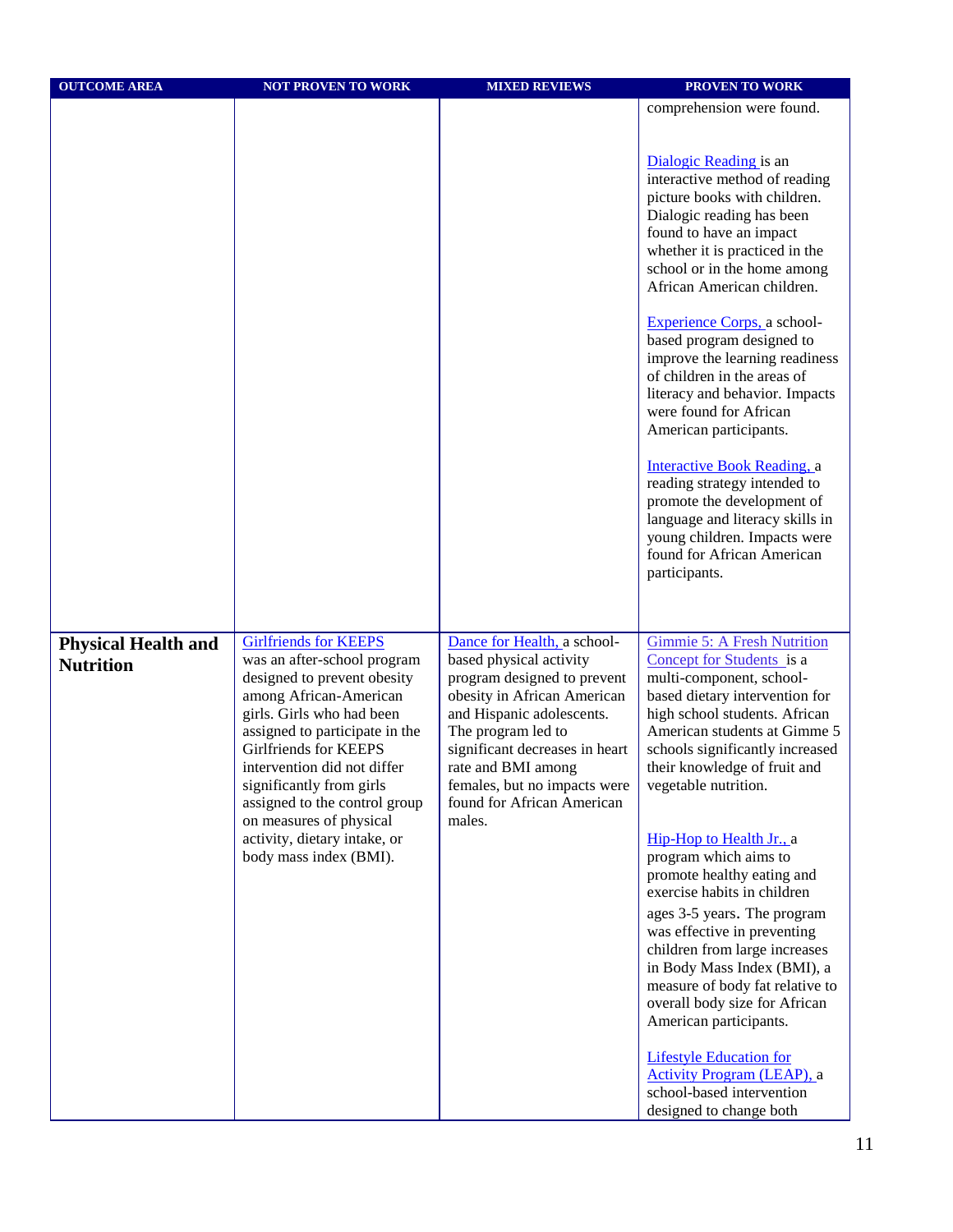| <b>OUTCOME AREA</b>     | <b>NOT PROVEN TO WORK</b> | <b>MIXED REVIEWS</b>                                                                                                                                                                                                                           | <b>PROVEN TO WORK</b>                                                                                                                                                                                                                                                                                                                                                                                               |
|-------------------------|---------------------------|------------------------------------------------------------------------------------------------------------------------------------------------------------------------------------------------------------------------------------------------|---------------------------------------------------------------------------------------------------------------------------------------------------------------------------------------------------------------------------------------------------------------------------------------------------------------------------------------------------------------------------------------------------------------------|
| <b>Social Skills</b>    |                           | <b>Social Skills and Academic</b>                                                                                                                                                                                                              | instructional practices and the<br>school environment to increase<br>support for physical activity<br>among girls. The program<br>resulted in more self-reported<br>vigorous physical activity<br>among African American<br>participants.<br><b>Fast Track Prevention, a</b>                                                                                                                                        |
|                         |                           | <b>Skills Training for Rejected</b><br><b>Boys</b><br>All participants three received<br>significantly higher social<br>acceptance scores; but only<br>students in the academic<br>training programs improved<br>past social rejection status. | prevention project is a multi-<br>component intervention that is<br>designed for use with high-risk<br>elementary-school children,<br>from first through sixth grade.<br>The program resulted in<br>behavioral improvements<br>among high-risk African<br>American students.                                                                                                                                        |
|                         |                           |                                                                                                                                                                                                                                                | <b>Ready to Learn, program</b><br>targets children's social skills.<br>Impacts were found on<br>listening comprehension and<br>behavior.                                                                                                                                                                                                                                                                            |
|                         |                           |                                                                                                                                                                                                                                                | <b>Untitled Program for Siblings</b><br>of Children with Disabilities.<br>an after-school program is<br>designed to provide children<br>who have a sibling with a<br>disability with a rewarding and<br>supportive environment.<br>Impacts were found for<br>African American participants.                                                                                                                         |
| <b>School Readiness</b> |                           | Head Start is a national<br>subsidy program which<br>provides funding for<br>preschool programs which are<br>designed to help prepare<br>children socially and<br>cognitively for the start of                                                 | <b>Ready to Learn, program</b><br>targets children's listening<br>skills and attending skills.<br>Impacts were found.                                                                                                                                                                                                                                                                                               |
|                         |                           | elementary school. Mixed<br>results were found with<br>respect to children's social<br>and emotional development<br>and functioning.                                                                                                           | Carolina Abecedarian Project,<br>a program was designed to<br>enhance children's school<br>readiness, to ease their<br>transition into elementary<br>school, and to investigate the<br>short- and long-term effects of<br>providing children identified<br>as high-risk with educational<br>experiences early in life.<br>Positive impacts have been<br>found for participants during<br>and following the program. |
|                         |                           |                                                                                                                                                                                                                                                | Experience Corps, a school-                                                                                                                                                                                                                                                                                                                                                                                         |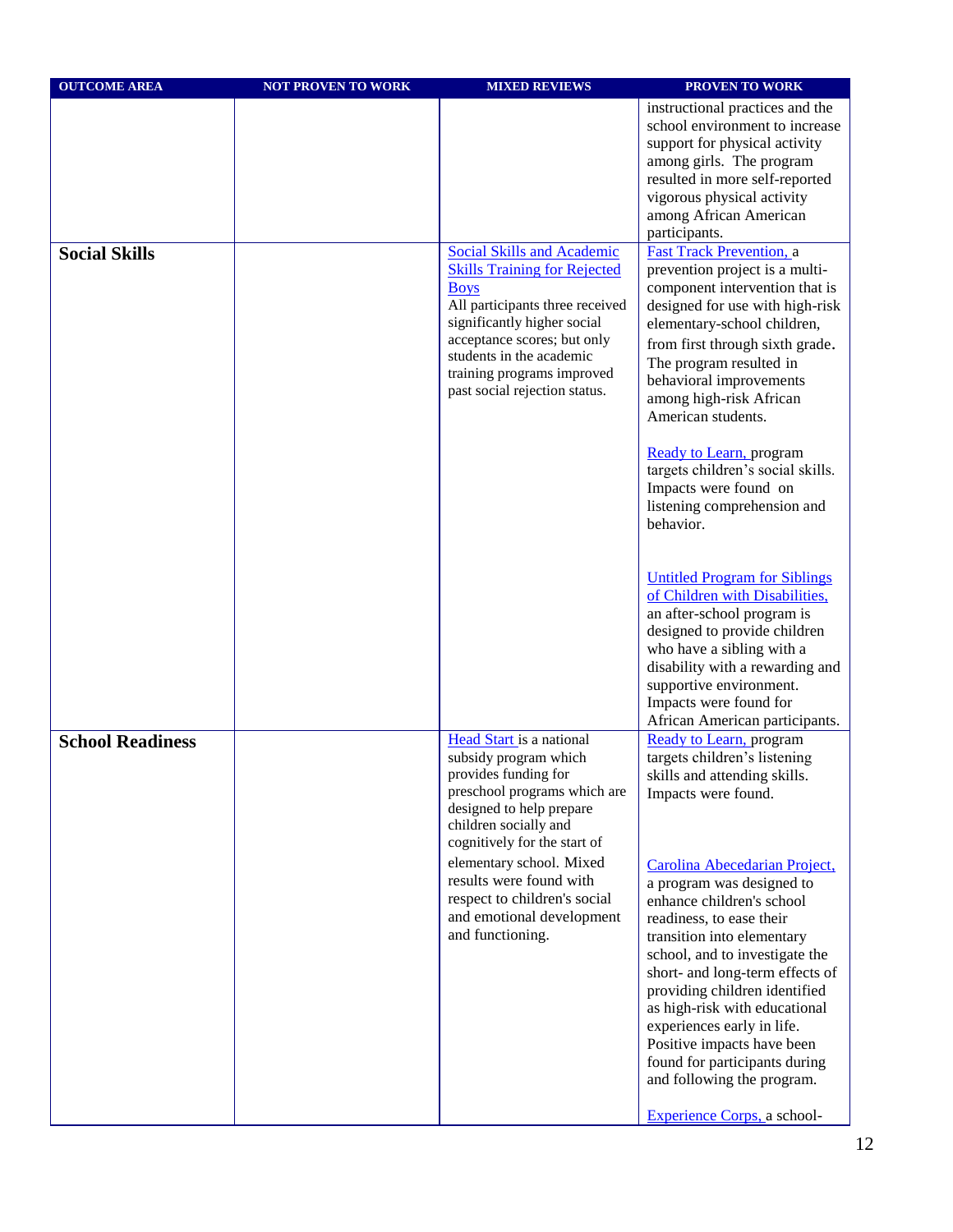| <b>OUTCOME AREA</b>                     | <b>NOT PROVEN TO WORK</b> | <b>MIXED REVIEWS</b>                                                                                                                                                                                                                                                                                                                                                                                                                                                                                                                                                                                                                                                                                                                                                                                                                                                                                                                                                                                                                      | <b>PROVEN TO WORK</b>                                                                                                                                                                                                                                                                                                                                                                                |
|-----------------------------------------|---------------------------|-------------------------------------------------------------------------------------------------------------------------------------------------------------------------------------------------------------------------------------------------------------------------------------------------------------------------------------------------------------------------------------------------------------------------------------------------------------------------------------------------------------------------------------------------------------------------------------------------------------------------------------------------------------------------------------------------------------------------------------------------------------------------------------------------------------------------------------------------------------------------------------------------------------------------------------------------------------------------------------------------------------------------------------------|------------------------------------------------------------------------------------------------------------------------------------------------------------------------------------------------------------------------------------------------------------------------------------------------------------------------------------------------------------------------------------------------------|
|                                         |                           |                                                                                                                                                                                                                                                                                                                                                                                                                                                                                                                                                                                                                                                                                                                                                                                                                                                                                                                                                                                                                                           | based program designed to<br>improve the learning readiness<br>of children in the areas of<br>literacy and behavior. Impacts<br>were found.                                                                                                                                                                                                                                                          |
|                                         |                           |                                                                                                                                                                                                                                                                                                                                                                                                                                                                                                                                                                                                                                                                                                                                                                                                                                                                                                                                                                                                                                           | <b>High Scope Perry Preschool,</b><br>a high quality program<br>designed to promote social and<br>cognitive development.<br>Former High/Scope Perry<br>Preschool students outscored<br>control students in reading,<br>math, and language<br>achievement (as well as higher<br>rates of high school<br>graduation, fewer arrests, out-<br>of-wedlock births, and lower<br>levels of welfare receipt) |
| <b>Externalizing</b><br><b>Behavior</b> |                           | The Aban Aya Project is an<br>intervention program that<br>uses a social development<br>curriculum to reduce violence<br>among African American<br>children in $5th$ through $8th$<br>grade. The study found<br>impacts for boys, but not for<br>girls.<br><b>Peer Coping Skills Training</b><br>(PCS), a program designed<br>for aggressive children in<br>first through third grade to<br>improve prosocial behaviors<br>and interactions with peers.<br>PCS was effective in<br>reducing teacher ratings of<br>aggression and increasing<br>teacher ratings of prosocial<br>coping among African<br>American children, but<br>children still were not out of<br>clinical range.<br><b>Responding In Peaceful and</b><br>Positive Ways is a school-<br>based program strives to<br>reduce violent situations and<br>behavior by promoting<br>peaceful alternatives. The only<br>consistent impact RIPP<br>reported, however, was<br>enhancing the knowledge base<br>of program participants. Other<br>outcomes reveal mixed<br>effects. | Brain Power, a theory-driven,<br>conduct-problem prevention<br>program that seeks to<br>minimize the tendency to<br>misattribute the intents of<br>peers in various social<br>situations and reduce peer-<br>directed aggression. The<br>program reduced aggressive<br>behavior and improved self<br>control among African<br>American participants.                                                 |